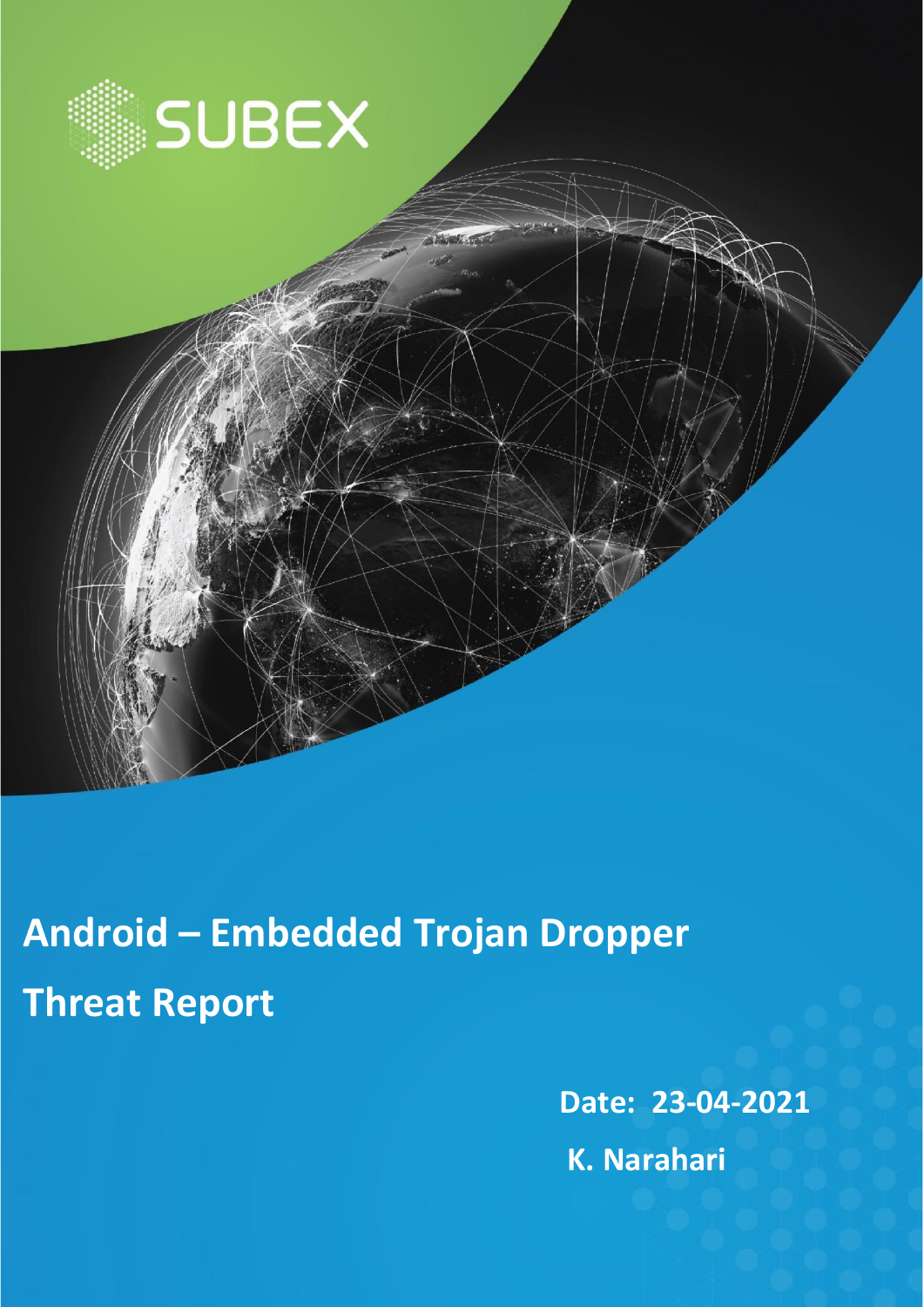With the advancement of the digital world, most of the payments, transactions for shopping, entertainment etc. are becoming cashless. Now, for the ease of users, the developers are building applications that have the feature to make payments through the applications. Thus, the attackers are also focusing on these applications to exploit so that they can make more profit instead of attacking the generic applications.

### **Overview:**

The analysed application contains an injected backdoor application package. When this application is installed and launched, the backdoor package is also installed, and the malicious activities are carried out by the attacker.

## **File Hash:** 90301aab0ecbc7b43af72f82930e1284

### **Technical Analysis:**

At first, after reverse-engineering the sample, we did the static analysis of the application. We started by examining the permissions from the androidmanifest.xml file.



From the above permissions, there are many malicious permissions out of which **"QUERY\_ALL\_PACKAGES"** is banned by the Google play store because this is used to know all the applications and packages installed on the device and this can also be used to whitelist any malicious packages. The attackers use **"REQUEST\_IGNORE\_BATTERY\_OPTIMIZATIONS"** as this can run backdoor and backend services which in turn can disable the security and utilize the resources like CPU, memory, etc. They also obtain permission to delete the applications and replace the applications and packages with malicious ones. They also use cellular-related permissions for calling, SMS, and gathering network information, with this we can confirm that they are using malicious permissions for illegal activities.

# oid:allowBackup="true'

The attacker takes the backup and stores all the data not only related to this application but for all the applications for which the backup is enabled in other applications. While enabling the backup the user already declares permission to access all the applications on the device. If any network issue or cellular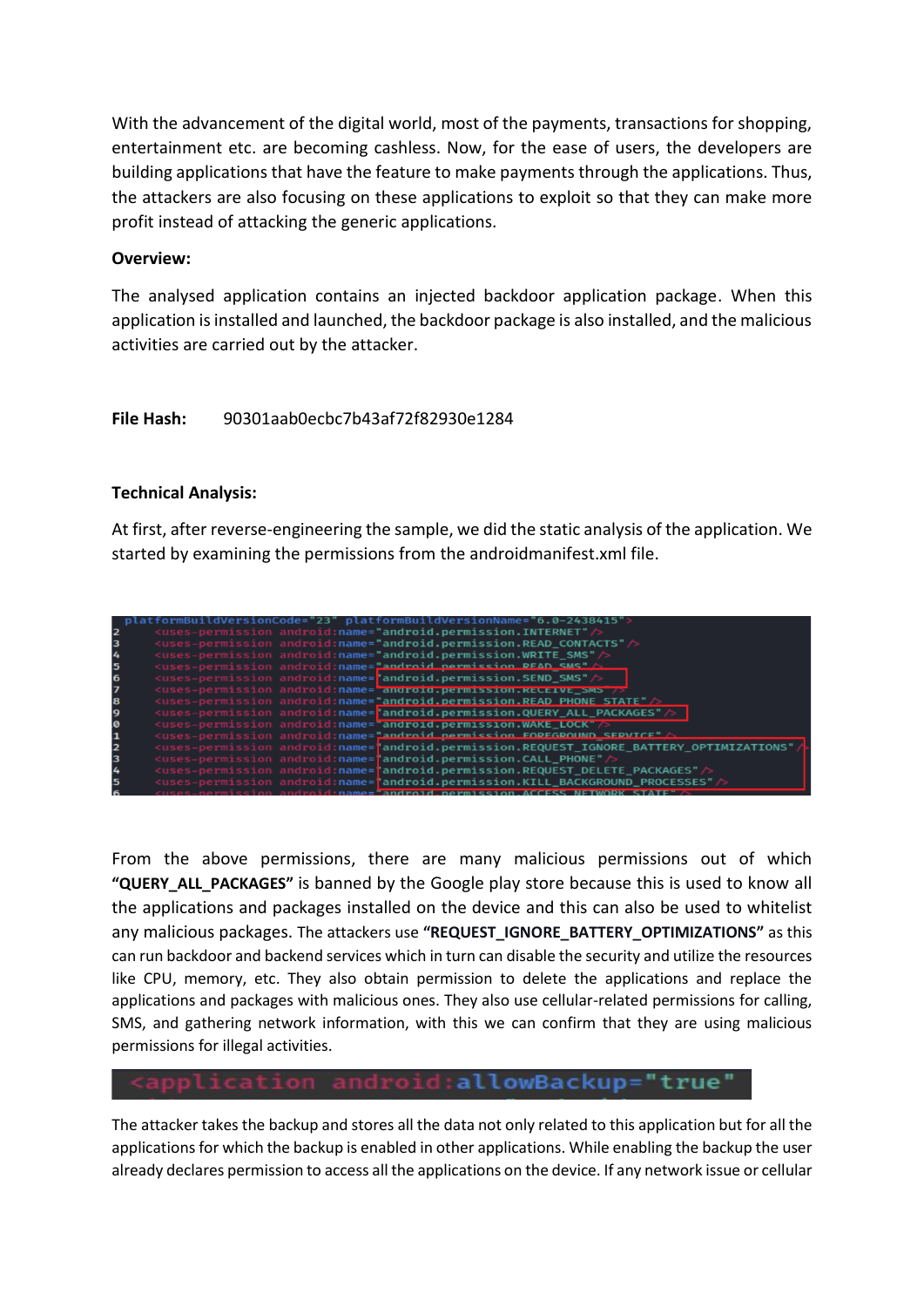problem exists then it will make a backup on local storage so that the recorded data can be sent later to the the remote remote attacker.

```
l extends Application implements 003 {
COMPRESSED_LIBS_ARCHIVE_NAME = "libs.spk.zst";
 public void onCreate() {
```


This is the malicious backdoor package "**libs.spk.zst**" then the backdoor will be installed on the device whenever the application is run and using hooks to run along main activity using Superclass.

```
der stringBuilder = 008.AOR("appshell/debug_info: pkg=");
der stringBuilder = 008.AOR("appshell,<br>der.append(getPackageName());<br>der.append("; v=");<br>der.append("; v=");<br>der.append("; v=");<br>der.append("; vc=");<br>der.append("; p=");<br>der.append("; p=");<br>der.append("; p=");<br>der.append(
der.append("; g=");<br>der.append("; g=");<br>der.append("; t=");<br>der.append("; t=");
der.append(1613594692000L);
der.append("");<br>der.append("");<br>der.append("");<br>der.append("");<br>der.append(Build.MODEL);<br>der.append(Build.VERSION.RELEASE);<br>der.append(Build.VERSION.RELEASE);
```
They used **"QUERY\_ALL\_PACKAGES"** permission, using this they can acquire all the package details which can be seen in the above image and also, they are gaining shell of the victim's device and gathering installed applications and also, they can install/uninstall or replace the existing or new applications.



Creating manual shortcuts to directly access the intents and in this screenshot, they are using this to access the contacts directly.

```
if (intent.hasExtra("android.intent.extra.shortcut.ID"))
 bundlel.putString("jid", intent.getStringExtra("android.intent.extra.shortcut.ID"));
Bundle bundle2 = new Bundle();
bundle2.putString("action", intent.getAction());
bundle2.putString("type", intent.getType());
bundle2.putBundle("extras", bundle1);
paymentContactPickerFragment.AON(bundle2);
```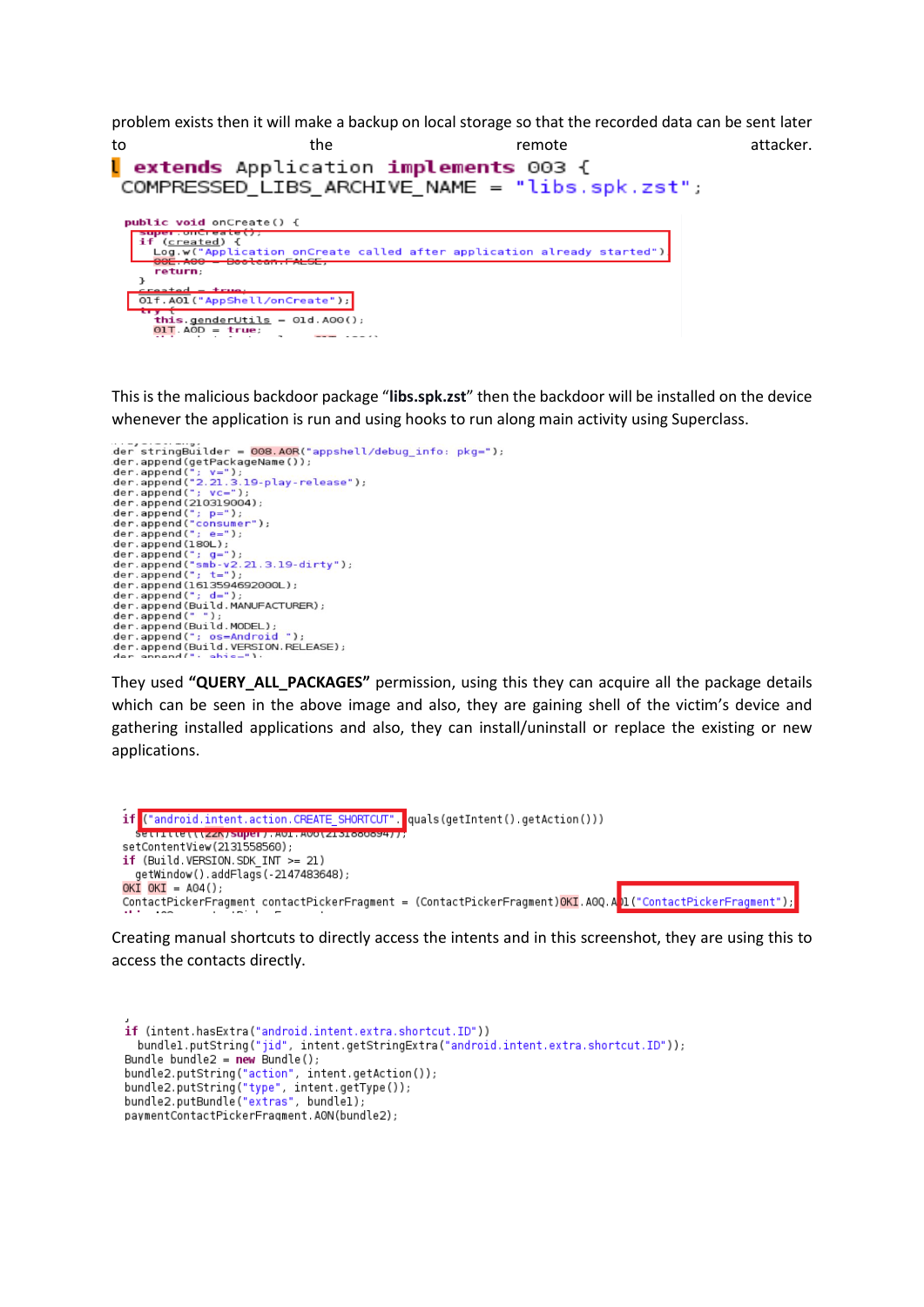They are passing the data between activities of one application to another application for performing payments using the ID and sub-values.



Attacker can even compose a message to victim contacts, read messages as we saw in permissions "**READ\_SMS WRITE\_SMS SEND\_SMS**".

```
throw new IllegalStateException
   case 27:
     return "restoring-from-local",
   case 26:
     return "msgstore-restored";
   case 25:
     return "return-from-auth";
   case 24:
     return "restoring-from-gdrive"
   case 23:
     return "restore-from-local";
   case 22:
     return "restore-from-gdrive";
   case 21:
     break;
\rightarrowreturn "new";
```
From the screenshot we can observe that the attacker enabled the backup=true so using that these actions can be performed regarding not only about messages they can also perform many malicious behaviours.

```
1f(0Hw2.000() == 0)KeyguardManager keyguardManager = (KeyguardManager)this.A04.getSystemService("keyguard");
  if (keyguardManager != null && keyguardManager.isDeviceSecure())
   return true;
  0.204 and = this 105
```
For device locking, fingerprints, password, pin keyguard manager is required so attacker uses this to lock/unlock device.

```
MAN LOVE
quence("title", str);
n("allow_device_credential", true);
n("require confirmation", false);
```
We can see attacker stealing lock related data and we can also see in the above screenshot that "**require confirmation= false**" and we can observe that without victim awareness the attacker is stealing lock and password data.